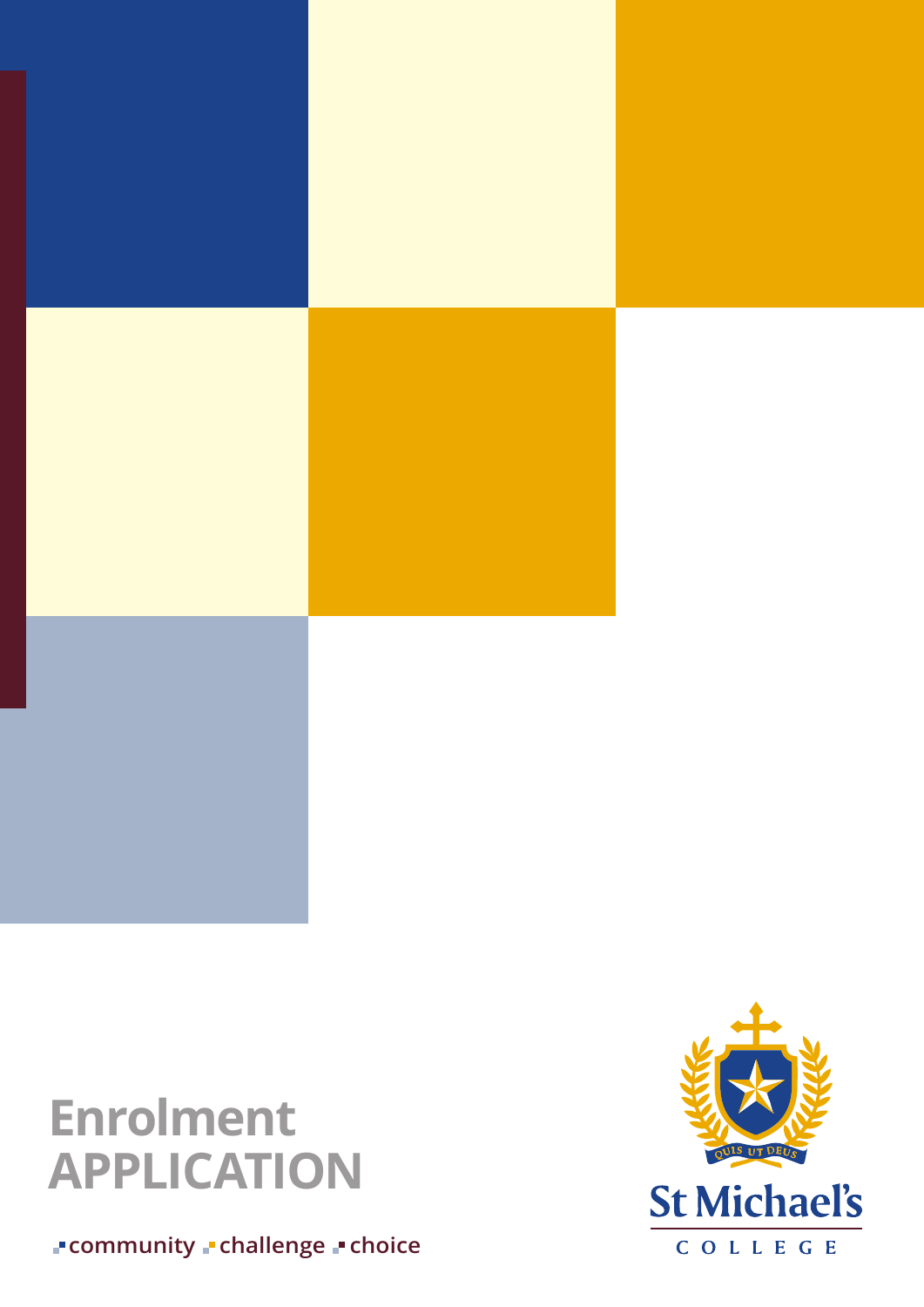# **APPLICATION FOR ENROLMENT**

# **Student Details**

| <b>Student Details</b>                                                              | <b>Special Considerations</b>                                                           |
|-------------------------------------------------------------------------------------|-----------------------------------------------------------------------------------------|
| <b>Family Name</b>                                                                  | Does the student have special needs?                                                    |
| <b>First Name</b>                                                                   | E.g. speech, hearing, movement, learning impairment                                     |
| Other Name(s)                                                                       | Yes<br>No                                                                               |
| <b>Preferred Name</b>                                                               | If 'YES', please provide details and copies of relevant reports                         |
| Date of Birth<br>Male<br>Female                                                     |                                                                                         |
| Address                                                                             | Does the student have special gifts or aptitudes?<br>E.g. music, sport, chess, reading? |
| Postcode                                                                            | Yes     No                                                                              |
| Phone Number (Home)                                                                 | If 'YES', please provide details                                                        |
| Phone Number (Mobile)                                                               |                                                                                         |
|                                                                                     | Does the student attend an ethnic/language school?                                      |
| Year of Entry<br>Year Level Entry                                                   | Yes<br>No                                                                               |
| Indicate Reception commencement:<br>$\vert$ Term 1 or $\vert$<br>  Term 3           | If 'YES', please provide details, e.g. which language                                   |
| Please note, for Term 3 commencement child must turn 5 on                           |                                                                                         |
| or before 31 October that year)                                                     | Is the student the subject of a Custody Order?                                          |
| Current School/Kindergarten/ELC (if applicable)                                     | No<br>Yes                                                                               |
|                                                                                     | If 'YES', please provide a copy of the Order                                            |
| Religion                                                                            |                                                                                         |
| Parish                                                                              | Names of fathers/mothers/brothers/sisters who are former                                |
| Parish Priest                                                                       | students or who currently attend St Michael's College.                                  |
| Sacraments Received:                                                                | Please indicate which years they attended                                               |
| <b>Baptism</b><br>No<br>Yes                                                         | Name                                                                                    |
| Communion<br>No<br>Yes                                                              | Previous/maiden name                                                                    |
| Confirmation<br>Yes<br>No                                                           | Relationship<br>Year                                                                    |
|                                                                                     |                                                                                         |
| Country of Birth                                                                    | Name                                                                                    |
| Nationality                                                                         | Previous/maiden name                                                                    |
| $\perp$ Yes $\parallel$<br>$\Box$ No<br>Visa                                        | Relationship<br>Year                                                                    |
| Visa Subclass number                                                                |                                                                                         |
| Visa expiry date                                                                    | Name                                                                                    |
| Visa issue date                                                                     | Previous/maiden name                                                                    |
| Visa number                                                                         | Relationship<br>Year                                                                    |
| Student main language                                                               |                                                                                         |
| Student main language other than English                                            | Name                                                                                    |
| Is the student of Aboriginal or Torres Strait Islander origin?<br>(Please tick one) | Previous/maiden name                                                                    |
| No<br>Neither Aboriginal or Torres Strait Islander                                  | Relationship<br>Year                                                                    |
| Aboriginal<br>Yes                                                                   |                                                                                         |
| Torres Strait Islander<br>Yes                                                       |                                                                                         |
| Yes Both<br>Aboriginal and Torres Strait Islander                                   |                                                                                         |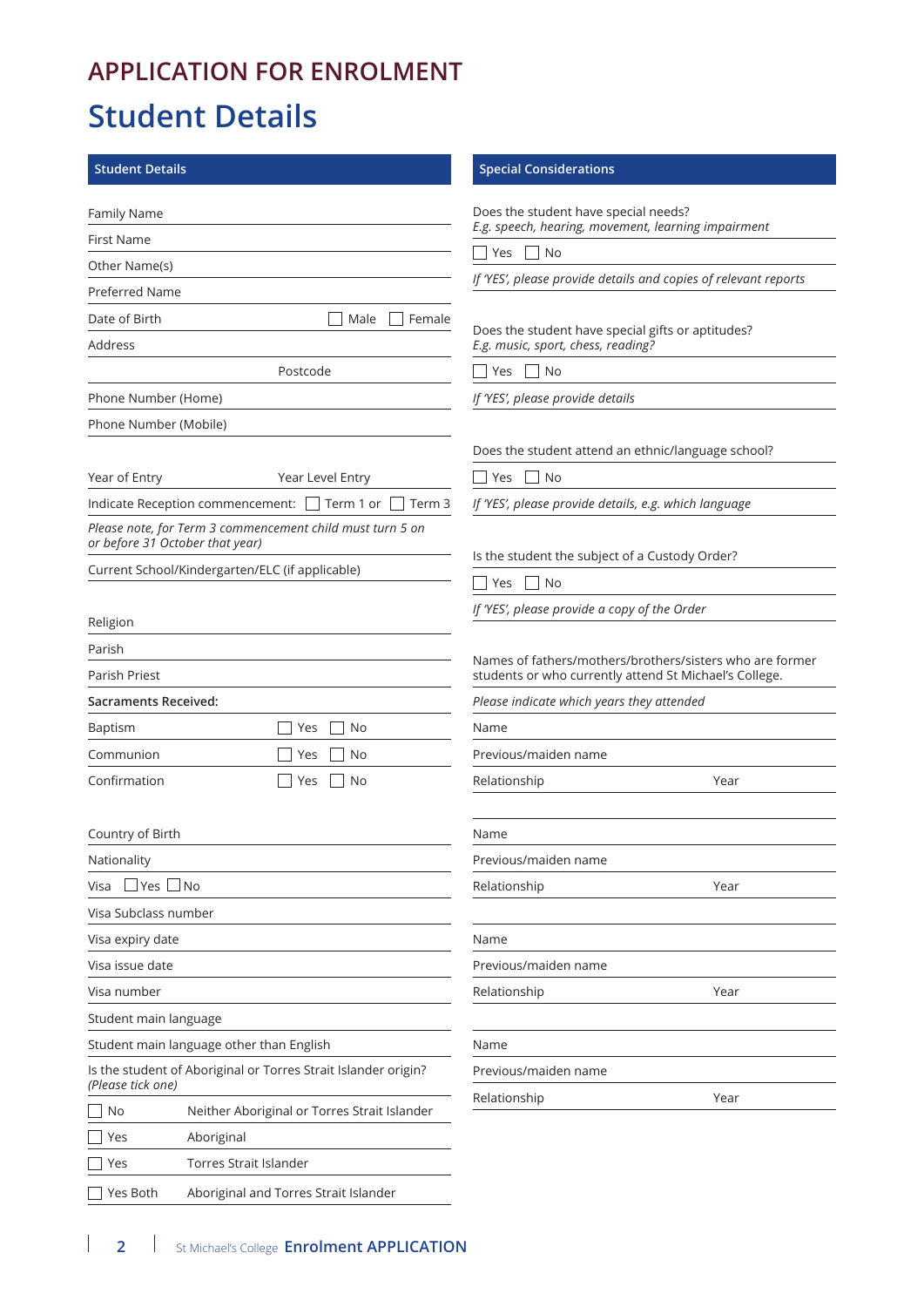# **APPLICATION FOR ENROLMENT Parent/Guardian Details**

| Parent/Guardian 1                                                                                                                                                       | <b>Parent/Guardian 2</b>                                                                                                                                                |
|-------------------------------------------------------------------------------------------------------------------------------------------------------------------------|-------------------------------------------------------------------------------------------------------------------------------------------------------------------------|
| Miss<br>$Dr \mid Mr \mid \text{Rev}$<br>Prof<br>Ms<br>Mrs  <br>Title                                                                                                    | Miss   Dr   Mr   Rev  <br>Mrs  <br>∣Prof<br>Title<br>Ms                                                                                                                 |
| Family Name                                                                                                                                                             | Family Name                                                                                                                                                             |
| Given Name                                                                                                                                                              | Given Name                                                                                                                                                              |
| Religion                                                                                                                                                                | Religion                                                                                                                                                                |
| Relationship to Student                                                                                                                                                 | Relationship to Student                                                                                                                                                 |
| Names and ages of other children in your care<br>Note: A separate Enrolment Application must be submitted for<br>each child you intend to enrol at St Michael's College | Names and ages of other children in your care<br>Note: A separate Enrolment Application must be submitted for<br>each child you intend to enrol at St Michael's College |
| Home Address                                                                                                                                                            | Home Address                                                                                                                                                            |
| Postcode                                                                                                                                                                | Postcode                                                                                                                                                                |
| Postal Address                                                                                                                                                          | Postal Address                                                                                                                                                          |
| Postcode                                                                                                                                                                | Postcode                                                                                                                                                                |
| Phone Number (Mobile)                                                                                                                                                   | Phone Number (Mobile)                                                                                                                                                   |
| Phone Number (Work)                                                                                                                                                     | Phone Number (Work)                                                                                                                                                     |
| Phone Number (Home)                                                                                                                                                     | Phone Number (Home)                                                                                                                                                     |
| Email                                                                                                                                                                   | Email                                                                                                                                                                   |
| Employer/Business name                                                                                                                                                  | Employer/Business name                                                                                                                                                  |
| Occupation                                                                                                                                                              | Occupation                                                                                                                                                              |
| Country of Birth                                                                                                                                                        | Country of Birth                                                                                                                                                        |
| Nationality                                                                                                                                                             | Nationality                                                                                                                                                             |
| $\Box$ No (If YES, please provide supporting documents)<br>_∣Yes∣<br>Visa                                                                                               | Yes L<br>Visa<br>$\Box$ No (If YES, please provide supporting documents)                                                                                                |
| Main language spoken at home (any additional languages?)                                                                                                                | Main language spoken at home (any additional languages?)                                                                                                                |
|                                                                                                                                                                         |                                                                                                                                                                         |
| Signature<br>Date                                                                                                                                                       | Signature<br>Date                                                                                                                                                       |

## **THIS FORM MUST BE SIGNED BY ALL ENROLLING PARTIES**